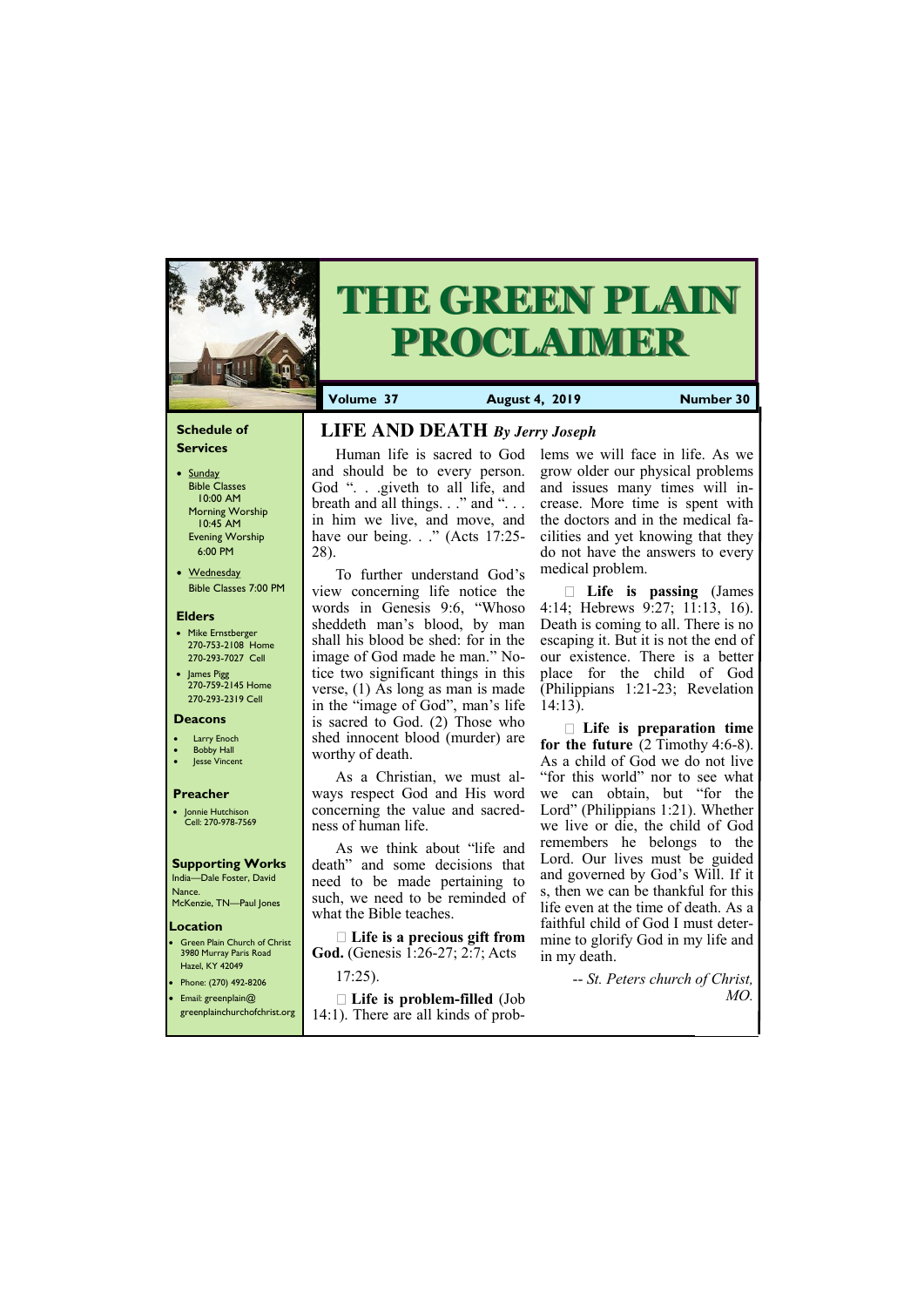# NEWS AND NOTES

- *REMEMBER IN PRAYER: Green Plain members*: Peggy Jarvis, Rex and Margaret Enoch, Will Ed and Faye Travis , Mary Crutchfield, Vickie and Kaitlyn Canter, Joanne Barnes, Frank Towery, Maxine Pool, Hayes Grady, Jim Fielder, Larry Enoch and Jesse and Mary Vincent.
- **Family and Friends:** Betty Pond, Byron White, Meredith Enoch, Kenneth Mizell, Walter Bryars, Ann Workman, Mike and Dollie Kiser, Will and Nancy Winchester, Dean Carroll, Maryanne Stubblefield, Annie Lyons, Kenzie Murdock, Jim Hutson, Janice Canter, Maryanne Pedigrew, Dale Foster, Thomas Cooker, Don and Sherry Blackwell , Neal Parker and Andrea Phillips.
- **Mark Your Calendar**: *Fall Gospel Meeting* with Victor Eskew is scheduled for September 8-12. Fall session of the *School of Biblical Studies* will be conducted for eight consecutive Monday beginning on September 16th.
- We extend our sympathy to the Brandon family at the passing of both Paul and Lori Brandon last week. We also sorrow with the family of Kenzie Murdock who also passed away this past week. Please remember these families in prayer.
- **Pantry items for August** 4—Peanut Butter; 11—Apple Sauce 18—Canned fruit juices; 25—Canned Peas.
- Remember our **snacks for the hospital program** and place your items in the baskets in the lobby.
- **PASS IT ON!** When you have finished reading this bulletin, why not pass it on to a loved one, friend or neighbor. Use this as a tool to spread the gospel. Or, pick up extra copies to hand or mail to others.
- **See our Facebook page** for announcements, updates and articles. Access to past editions of this bulletin are available on our website at http://greenplainchurchofchrist.org.
- **Mission Work:** Please continue to pray for the preachers this congregation is supporting in India and for Dale Foster, Ronnie Gootan, David Nance, Mike Kiser and Paul Jones in their respective works.
- Watch **"A Bible Answer"** each Sunday morning at 8:00 am on WQWQ TV in Paducah, KY. This program is also available on their website at abibleanswertv.org and on GBN and YouTube**.**
- **August 2019 Anniversaries:** ;**13th Gail & Jonnie; Birthdays: 4th Teresa Enoch; 10th Brent Morris;** Please let us know if we have left anyone out*.*
- *Always Remember— "...hope does not disappoint…." (Romans 5:5).*



Answer: No. "And the Lord God took the man, and put him into the garden of Eden **to dress it and to keep** 

**Page 2**

*BIBLE RESEARCH QUESTION*

**This Week: How do we know the days of creation were 24 hour days?**

**Last Week**: *Was man idle in the Garden of Eden?* 

| $\textbf{it}$ " (Genesis 2:15). | <b>Faise Teachers</b> |
|---------------------------------|-----------------------|
|                                 | <b>Jude 8-11</b>      |
|                                 |                       |

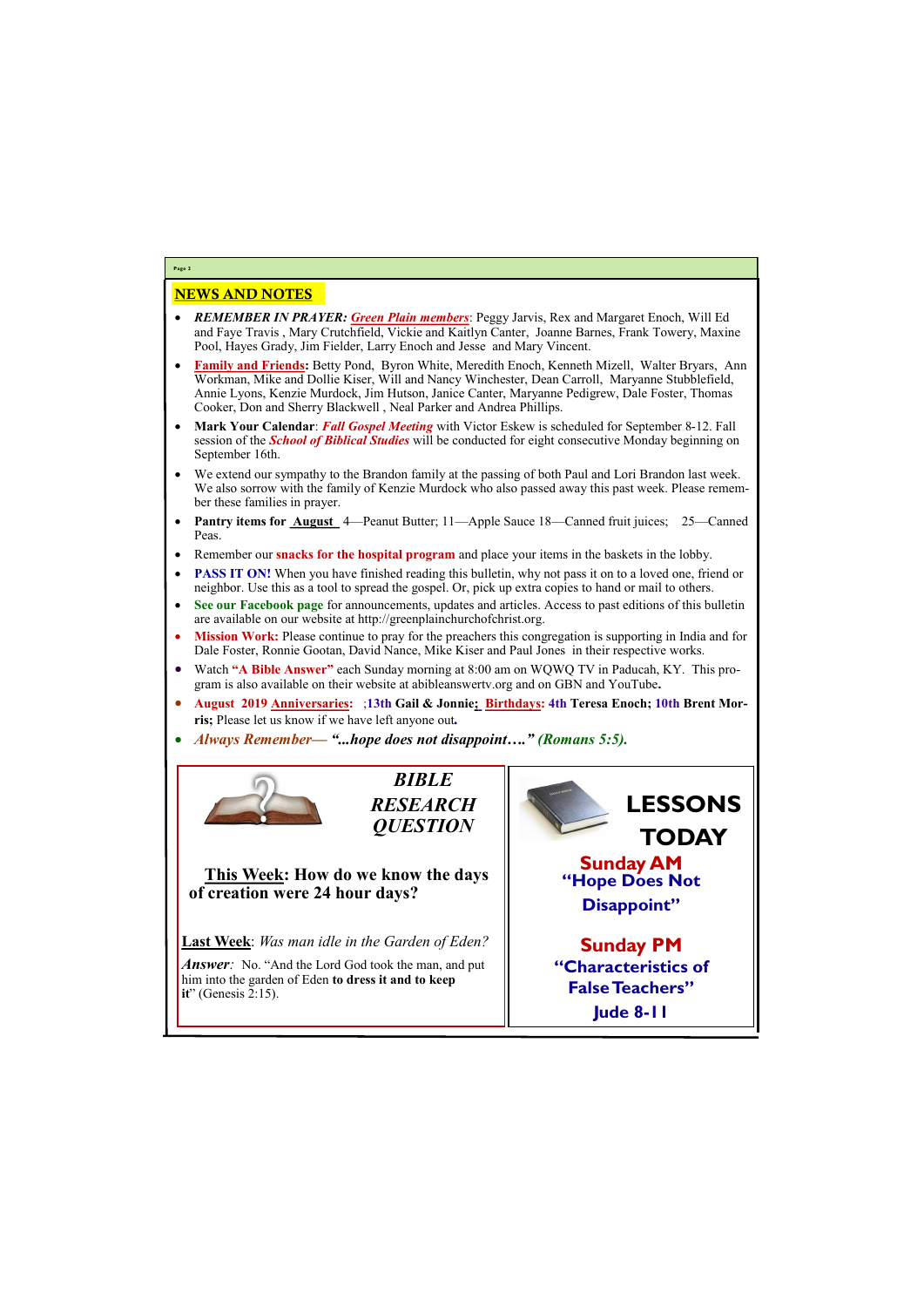**Page 3**

## **THE SIGNIFICANCE OF THE SUFFERINGS OF THE CHRIST**

By now, no doubt, you have heard of the movie, "The Passion of the [Christ](https://gewatkins.net/tag/jesus-christ/)" directed by Mel Gibson. The subject of the movie is, more or less, the last twelve hours of the life of Jesus. I saw the movie this past week and it accurately, vividly, and gruesomely portrays what the physical experiences of Christ were like when He was delivered up by the Jews to the Romans for crucifixion. I have heard in the media, and even from some professing Christians, some negative reactions to the consideration of the sufferings of Jesus. In this regard, one is prompted to ask the question, why should we, as Christians, consider the sufferings of the Christ?

First, we should consider the sufferings of the Christ because Jesus was [God](https://gewatkins.net/tag/god/) in the flesh. Without the doctrine of the deity of Christ, the sufferings of Christ would be loveless. When we consider that Jesus was God Himself and took on the form of man to redeem sinful man from the clutches of Satan, we recognize the true [love](https://gewatkins.net/tag/love/) of God. Through [sin,](https://gewatkins.net/tag/sin/) man became God's enemy, but through Christ, man can be God's friend once again. Jesus said, "And as Moses lifted up the serpent in the wilderness, even so must the Son of man be lifted up: That whosoever believeth in him should not perish, but have eternal life. For God so loved the world, that he gave his only begotten Son, that whosoever believeth in him should not perish, but have everlasting life" (John 3:14-16). Paul wrote, "But God commendeth his love toward us, in that, while we were yet sinners, Christ died for us" (Romans 5:8). It was on account of God's love for His creation that Jesus died on the cross. The sufferings of the Christ cause us to consider God's love for us.

complish for the [salvation](https://gewatkins.net/tag/salvation/) of man. We read in John 8:28, 29, "Then said Jesus unto them, When ye have lifted up the Son of man, then shall ye know that I am he, and that I do nothing of myself; but as my Father hath taught me, I speak these things. And he that sent me is with me: the Father hath not left me alone; for I do always those things that please him." Jesus loved His Father and so He obeyed and suffered. The sufferings cause us to consider Jesus, the obedient Son of God.

Second, we should consider the sufferings of the Christ because Jesus was the Son of God. Without the doctrine of the sonship of Jesus, the sufferings of the Christ would be unnecessary. When we consider that Jesus was the Son of God, we think that He came from the Father Himself. And when we think that the Father sent Jesus into this world, we must understand that the sufferings of Christ were necessary to accomplish what God, the Father, wanted to acbe purposeless. When we consider that Jesus died for our sins, we recognize that His [death](https://gewatkins.net/tag/death/) was on our behalf. We are the ones who merited, on account of our sins, that suffering and death. But Jesus took our place and atoned for our sins so that we could be reconciled to God. In 2 Corinthians 5:21 we read, "For he hath made him to be sin for us, who knew no sin; that we might be made the righteousness of God *(Continued on page 4)*

Third, we should consider the sufferings of the Christ because Jesus lived a sinless life and did not deserve what He went through. Without the doctrine of the purity of Christ, the sufferings of Christ would be worthless. When we consider the sinlessness of Christ, we recognize that the sufferings of Christ had true value. Counterfactually, if Jesus had sinned, then He may have merited what He received. However, since He was indeed sinless, we know that those sufferings are worth far more than the most precious of substances on this earth. They were made valuable by His sinless life. Peter writes, "Forasmuch as ye know that ye were not redeemed with corruptible things, as silver and gold, from your vain conversation received by tradition from your fathers; But with the precious [blood of Christ,](https://gewatkins.net/tag/blood-of-christ/) as of a lamb without blemish and without spot" (1 Peter 1:18, 19). The sinless life of Jesus makes His blood precious. The sufferings of the Christ cause us to consider His innocence and worth.

Fourth, we should consider the sufferings of the Christ because it was our sins for which Jesus suffered. Without the doctrine of the atonement of Christ, the sufferings of Christ would